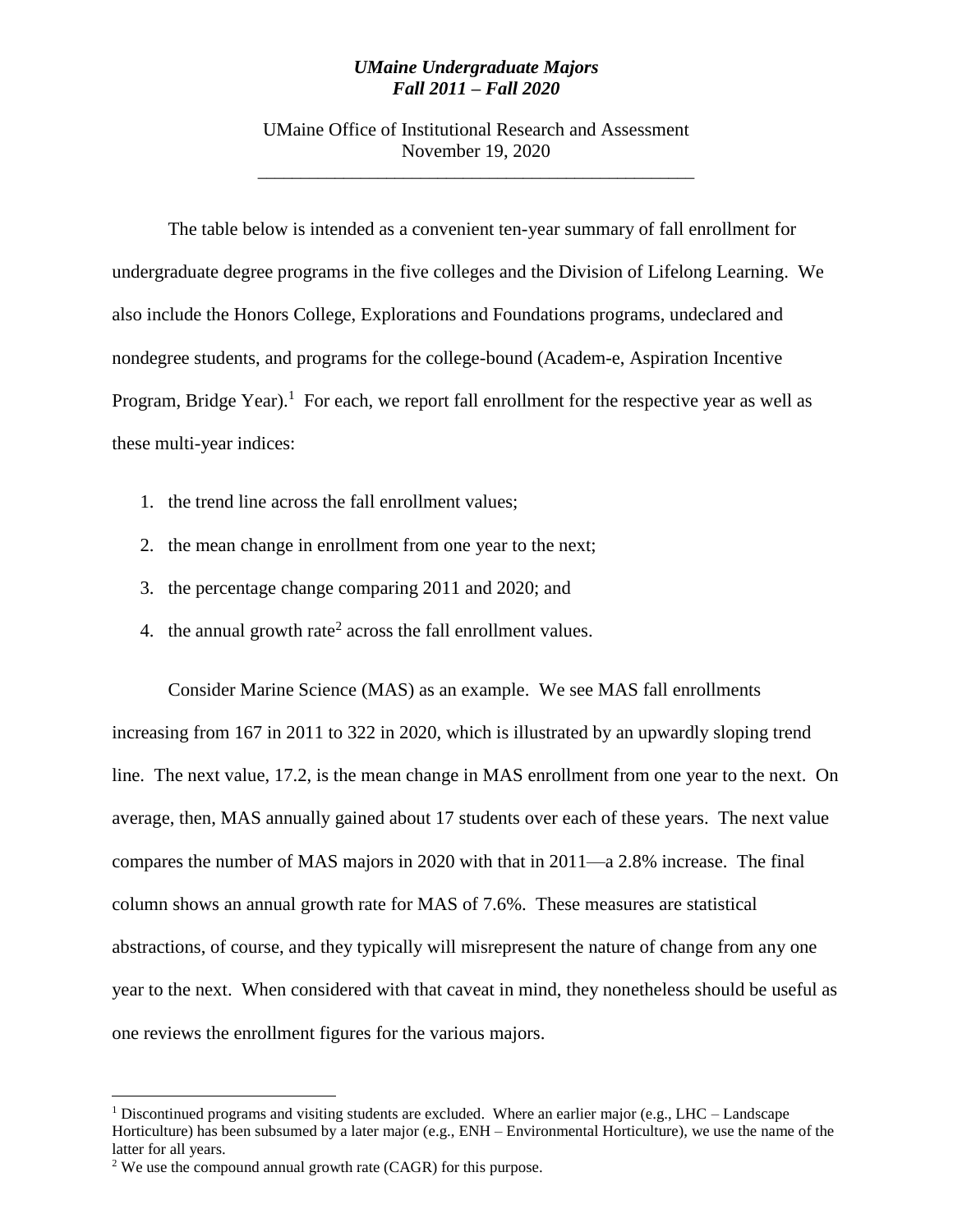| UMaine undergraduate majors: fall 2011 - fall 2020 |                                              |                 |                                                   |      |      |      |      |      |      |      |                          |      |      |       |                          |                               |                          |
|----------------------------------------------------|----------------------------------------------|-----------------|---------------------------------------------------|------|------|------|------|------|------|------|--------------------------|------|------|-------|--------------------------|-------------------------------|--------------------------|
| college,<br>school,<br>or                          | academic unit                                |                 | major                                             | 2011 | 2012 | 2013 | 2014 | 2015 | 2016 | 2017 | 2018                     | 2019 | 2020 | trend | mean<br>annual<br>change | 2010 vs.<br>2019:<br>% change | annual<br>growth<br>rate |
| division                                           |                                              |                 |                                                   |      |      |      |      |      |      |      |                          |      |      |       | (raw)                    |                               | (CAGR)                   |
|                                                    |                                              | EDE             | <b>EDE - Elementary Education</b>                 | 284  | 255  | 216  | 244  | 202  | 198  | 201  | 192                      | 197  | 218  |       | $-7.3$                   | $-23.2%$                      | $-2.9%$                  |
|                                                    | School of Learning & Teaching                | EDS             | <b>EDS</b> - Secondary Education                  | 207  | 191  | 160  | 147  | 155  | 133  | 135  | 119                      | 124  | 125  |       | $-9.1$                   | $-39.6%$                      | $-5.5%$                  |
|                                                    |                                              | LT              | unduplicated total for unit                       | 489  | 445  | 373  | 386  | 354  | 327  | 336  | 309                      | 320  | 343  |       | $-16.2$                  | $-29.9%$                      | $-3.9%$                  |
|                                                    | School of Kinesiology, Physical Education, & | <b>ATR</b>      | <b>ATR - Athletic Training</b>                    | 70   | 67   | 74   | 63   | 57   | 52   | 80   | 67                       | 52   | 43   |       | $-3.0$                   | $-38.6%$                      | $-5.3%$                  |
| <b>EHD</b>                                         | <b>Athletic Training</b>                     | <b>KPE</b>      | KPE - Kinesiology & Physical Education            | 247  | 222  | 227  | 252  | 254  | 268  | 248  | 244                      | 273  | 262  |       | 1.7                      | 6.1%                          | 0.7%                     |
|                                                    |                                              | KPEU            | unduplicated total for unit                       | 316  | 289  | 301  | 315  | 311  | 320  | 328  | 311                      | 325  | 305  |       | $-1.2$                   | $-3.5%$                       | $-0.4%$                  |
|                                                    | School of Ed Ldr, Higher Ed, & Human Dev     | CHF             | CHF - Child Development/Family Relations          | 164  | 150  | 138  | 124  | 179  | 185  | 176  | 166                      | 150  | 135  |       | $-3.2$                   | $-17.7%$                      | $-2.1%$                  |
|                                                    | other                                        | <b>UNE</b>      | UND - EHD undeclared                              |      | 3    | 11   | 9    | 13   | 5    | 9    | 30                       | 24   | 18   |       | 1.8                      | 800.0%                        | 27.7%                    |
|                                                    |                                              | EHD             | unduplicated total for EHD                        | 994  | 914  | 881  | 866  | 875  | 870  | 860  | 807                      | 804  | 771  |       | $-24.8$                  | $-22.4%$                      | $-2.8%$                  |
|                                                    | Civil Engineering                            | <b>CIE</b>      | CIE - Civil Engineering                           | 264  | 291  | 272  | 272  | 290  | 259  | 272  | 281                      | 259  | 259  |       | $-0.6$                   | $-1.9%$                       | $-0.2%$                  |
|                                                    | Chemical & Biological Engineering            | <b>BIE</b>      | <b>BIE</b> - Biomedical Engineering               | 75   | 104  | 123  | 144  | 133  | 122  | 117  | 125                      | 135  | 142  |       | 7.4                      | 89.3%                         | 7.4%                     |
|                                                    |                                              | <b>CHE</b>      | CHE - Chemical Engineering                        | 143  | 151  | 167  | 188  | 210  | 198  | 185  | 185                      | 159  | 154  |       | 1.2                      | 7.7%                          | 0.8%                     |
|                                                    |                                              | CHEU            | unduplicated total for unit                       | 214  | 253  | 289  | 332  | 343  | 320  | 302  | 310                      | 294  | 296  |       | 9.1                      | 38.3%                         | 3.7%                     |
|                                                    |                                              | <b>CEN</b>      | <b>CEN</b> - Computer Engineering                 | 79   | 74   | 84   | 90   | 106  | 101  | 102  | 99                       | 101  | 88   |       | 1.0                      | 11.4%                         | 1.2%                     |
|                                                    | Electrical & Computer Engineering            | ELE             | <b>ELE - Electrical Engineering</b>               | 118  | 115  | 111  | 109  | 101  | 110  | 131  | 127                      | 102  | 92   |       | $-2.9$                   | $-22.0%$                      | $-2.7%$                  |
|                                                    |                                              | <b>ECE</b>      | unduplicated total for unit                       | 179  | 178  | 189  | 190  | 193  | 197  | 222  | 215                      | 188  | 173  |       | $-0.7$                   | $-3.4%$                       | $-0.4%$                  |
| <b>ENGR</b>                                        | <b>Mechanical Engineering</b>                | MEE             | MEE - Mechanical Engineering                      | 311  | 367  | 391  | 420  | 439  | 408  | 388  | 422                      | 412  | 463  |       | 16.9                     | 48.9%                         | 4.5%                     |
|                                                    |                                              | BET             | BET - Electrical Engineering Technology           | 105  | 99   | 106  | 103  | 98   | 95   | 97   | 78                       | 87   | 93   |       | $-1.3$                   | $-11.4%$                      | $-1.3%$                  |
|                                                    |                                              | BM <sub>1</sub> | <b>BMT - Mechanical Engineering Technology</b>    | 181  | 188  | 211  | 220  | 213  | 200  | 170  | 169                      | 180  | 185  |       | 0.4                      | 2.2%                          | 0.2%                     |
|                                                    | <b>School of Engineering Technology</b>      | <b>BST</b>      | BST - Surveying Engineering Technology            | 45   | 42   | 34   | 32   | 44   | 48   | 69   | 91                       | 127  | 152  |       | 11.9                     | 237.8%                        | 14.5%                    |
|                                                    |                                              | <b>CTE</b>      | <b>CTE - Construction Engineering Technology</b>  | 161  | 136  | 122  | 126  | 140  | 142  | 152  | 152                      | 152  | 169  |       | 0.9                      | 5.0%                          | 0.5%                     |
|                                                    |                                              | SVT             | SVT -Surveying Engineering Technology Certificate |      |      |      |      |      |      |      | $\overline{\phantom{a}}$ |      | 28   |       |                          |                               |                          |
|                                                    |                                              | <b>SET</b>      | unduplicated total for unit                       | 490  | 463  | 471  | 478  | 491  | 482  | 487  | 490                      | 549  | 599  |       | 12.1                     | 22.2%                         | 2.3%                     |
|                                                    | other                                        | <b>UNG</b>      | UND - ENGR undeclared                             | 49   | 35   | 65   | 63   | 47   | 94   | 67   | 56                       | 53   | 59   |       | 1.1                      | 20.4%                         | 2.1%                     |
|                                                    |                                              | <b>ENGR</b>     | unduplicated total for ENGR <sup>a</sup>          | 1531 | 1612 | 1709 | 1798 | 1840 | 1799 | 1776 | 1811                     | 1794 | 1894 |       | 40.3                     | 23.7%                         | 2.4%                     |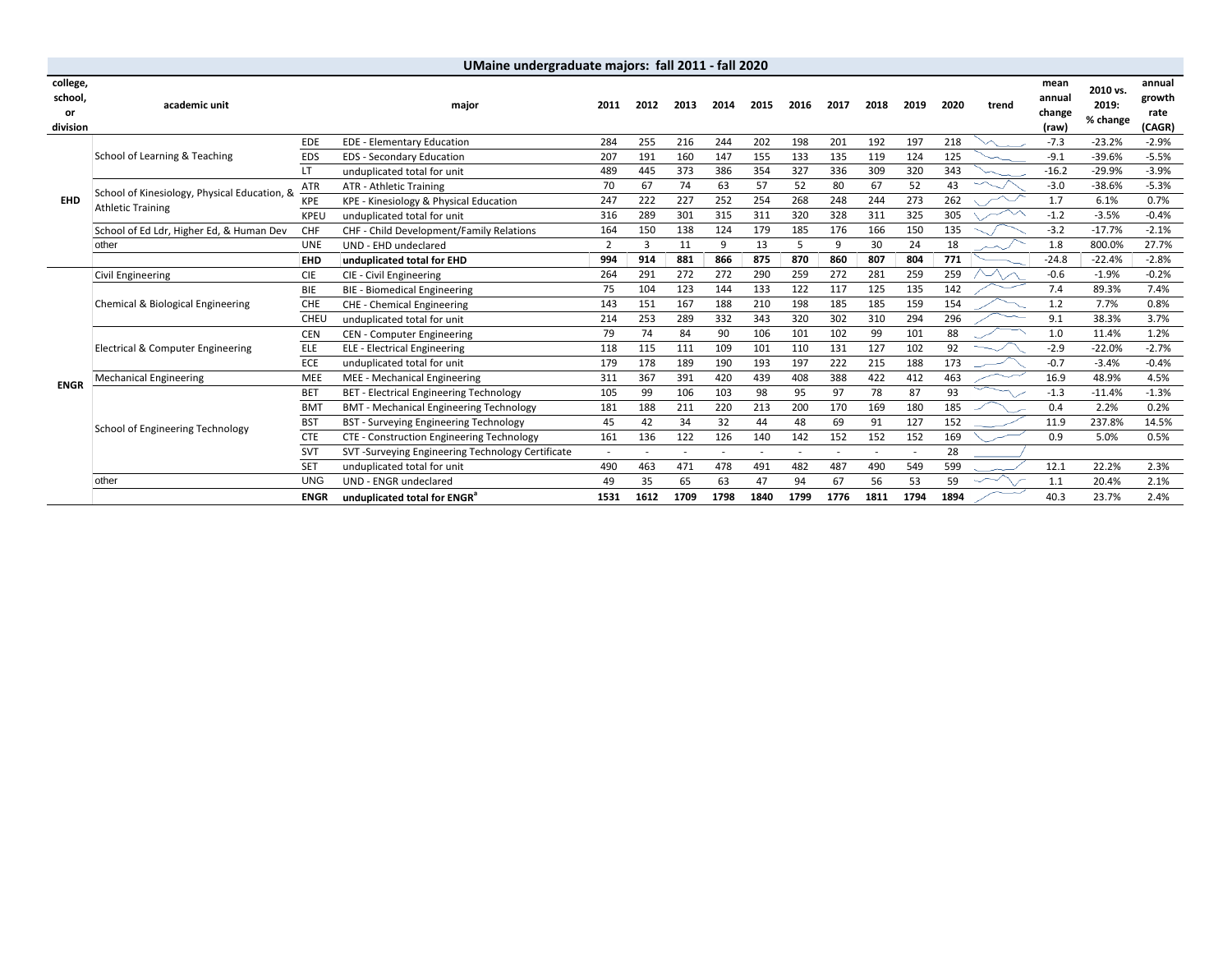|                                       | UMaine undergraduate majors: fall 2011 - fall 2020 |             |                                                     |                |                |                |              |                |                |                  |                |                |                |       |                                   |                               |                                    |
|---------------------------------------|----------------------------------------------------|-------------|-----------------------------------------------------|----------------|----------------|----------------|--------------|----------------|----------------|------------------|----------------|----------------|----------------|-------|-----------------------------------|-------------------------------|------------------------------------|
| college,<br>school,<br>or<br>division | academic unit                                      |             | major                                               | 2011           | 2012           | 2013           | 2014         | 2015           | 2016           | 2017             | 2018           | 2019           | 2020           | trend | mean<br>annual<br>change<br>(raw) | 2010 vs.<br>2019:<br>% change | annual<br>growth<br>rate<br>(CAGR) |
|                                       |                                                    | <b>AED</b>  | <b>AED - Art Education</b>                          | 44             | 37             | 42             | 42           | 34             | 36             | 38               | 35             | 25             | 30             |       | $-1.6$                            | $-31.8%$                      | $-4.2%$                            |
|                                       |                                                    | ARH         | <b>ARH - Art History</b>                            | 13             | 11             | 13             | 11           | 9              | 11             | $\overline{7}$   | $\overline{7}$ | 9              | 6              |       | $-0.8$                            | $-53.8%$                      | $-8.2%$                            |
|                                       | Art                                                | <b>STA</b>  | STA - Studio Art                                    | 91             | 77             | 79             | 76           | 62             | 80             | 73               | 76             | 89             | 85             |       | $-0.7$                            | $-6.6%$                       | $-0.8%$                            |
|                                       |                                                    | AT          | unduplicated total for unit                         | 137            | 117            | 122            | 116          | 92             | 117            | 113              | 115            | 120            | 114            |       | $-2.6$                            | $-16.8%$                      | $-2.0%$                            |
|                                       |                                                    | ANT         | ANT - Anthropology                                  | 120            | 112            | 97             | 91           | 73             | 66             | 64               | 69             | 76             | 60             |       | $-6.7$                            | $-50.0%$                      | $-7.4%$                            |
|                                       | Anthropology                                       | <b>HDC</b>  | HDC - Human Dimensions of Climate Change            | $\sim$         | $\sim$         | $\sim$         | $\mathbf{1}$ | $\overline{2}$ | $\overline{4}$ | $\boldsymbol{6}$ | 11             | 11             | 10             |       | 1.5                               | 1000.0%                       | 25.7%                              |
|                                       |                                                    | AY          | unduplicated total for unit                         | 120            | 112            | 97             | 92           | 75             | 70             | 69               | 79             | 86             | 70             |       | $-5.6$                            | $-41.7%$                      | $-5.8%$                            |
|                                       | Chemistry                                          | CHY         | CHY - Chemistry                                     | 54             | 63             | 86             | 67           | 60             | 60             | 60               | 59             | 64             | 63             |       | 1.0                               | 16.7%                         | 1.7%                               |
|                                       |                                                    | COM         | COM - Communication                                 | 117            | 93             | 80             | 99           | 112            | 113            | 111              | 105            | 123            | 150            |       | 3.7                               | 28.2%                         | 2.8%                               |
|                                       | Communication & Journalism                         | JOU         | JOU - Journalism                                    | 104            | 92             | 93             | 92           | 76             | 82             | 65               | 61             | 56             | 49             |       | $-6.1$                            | $-52.9%$                      | $-8.0%$                            |
|                                       |                                                    | <b>MDS</b>  | MDS - Media Studies                                 | 75             | 61             | 74             | 55           | 44             | 53             | 52               | 43             | 29             | 27             |       | $-5.3$                            | $-64.0%$                      | $-10.7%$                           |
|                                       |                                                    | <b>CMJM</b> | unduplicated total for unit                         | 296            | 246            | 247            | 246          | 232            | 248            | 228              | 207            | 206            | 223            |       | $-8.1$                            | $-24.7%$                      | $-3.1%$                            |
|                                       | English                                            | <b>ENG</b>  | ENG - English                                       | 201            | 163            | 146            | 142          | 137            | 118            | 117              | 127            | 132            | 123            |       | $-8.7$                            | $-38.8%$                      | $-5.3%$                            |
|                                       | History                                            | <b>HTY</b>  | HTY - History                                       | 125            | 117            | 101            | 88           | 76             | 77             | 75               | 86             | 104            | 95             |       | $-3.3$                            | $-24.0%$                      | $-3.0%$                            |
|                                       | International Affairs Program <sup>b</sup>         | <b>IAO</b>  | IAO - International Affairs                         | 93             | 88             | 85             | 88           | 94             | 89             | 79               | 72             | 73             | 67             |       | $-2.9$                            | $-28.0%$                      | $-3.6%$                            |
|                                       |                                                    | <b>BME</b>  | <b>BME - Music Education</b>                        | 96             | 91             | 93             | 73           | 73             | 66             | 66               | 63             | 74             | 80             |       | $-1.8$                            | $-16.7%$                      | $-2.0%$                            |
|                                       | Music                                              | <b>MUP</b>  | MUP - Music Performance                             | 28             | 22             | 23             | 22           | 23             | 21             | 22               | 18             | 23             | 23             |       | $-0.6$                            | $-17.9%$                      | $-2.2%$                            |
|                                       |                                                    | <b>MUS</b>  | MUS - Music                                         | 18             | 18             | 17             | 13           | 11             | 13             | 16               | 21             | 23             | 19             |       | 0.1                               | 5.6%                          | 0.6%                               |
|                                       |                                                    | MC          | unduplicated total for unit                         | 131            | 119            | 121            | 97           | 92             | 87             | 95               | 93             | 110            | 114            |       | $-1.9$                            | $-13.0%$                      | $-1.5%$                            |
|                                       | Modern Languages & Classics                        | <b>FRE</b>  | FRE - French                                        | 22             | 28             | 18             | 20           | 16             | 16             | 14               | 10             | 14             | $\overline{7}$ |       | $-1.7$                            | $-68.2%$                      | $-11.9%$                           |
|                                       |                                                    | MDL         | MDL - Modern Languages (in suspension)              | 11             | 5              | 3              | $\mathsf 0$  | $\mathbf 0$    | $\mathbf 0$    | $\mathsf 0$      | $\mathsf 0$    | $\mathsf 0$    | $\mathsf 0$    |       | $\overline{\phantom{a}}$          | $\overline{\phantom{a}}$      | $\overline{\phantom{a}}$           |
| LAS                                   |                                                    | <b>RML</b>  | RML - Romance Languages                             | $\overline{7}$ | $\overline{4}$ | $\overline{2}$ | 3            | $\mathbf{1}$   | 3              | $\overline{4}$   | $\mathbf{1}$   | $\overline{2}$ | $\mathsf 0$    |       | $-0.8$                            | $-100.0%$                     | $-100.0%$                          |
|                                       |                                                    | SPA         | SPA - Spanish                                       | 21             | 19             | 11             | 10           | 12             | 21             | 21               | 15             | 15             | 14             |       | $-0.8$                            | $-33.3%$                      | $-4.4%$                            |
|                                       |                                                    | <b>MLC</b>  | unduplicated total for unit                         | 68             | 60             | 35             | 33           | 29             | 40             | 39               | 26             | 30             | 20             |       | $-5.3$                            | $-70.6%$                      | $-12.7%$                           |
|                                       | Mathematics & Statistic                            | <b>MAT</b>  | MAT - Mathematics                                   | 73             | 73             | 80             | 53           | 57             | 58             | 56               | 68             | 65             | 71             |       | $-0.2$                            | $-2.7%$                       | $-0.3%$                            |
|                                       | New Media                                          | <b>NMD</b>  | NMD - New Media                                     | 141            | 131            | 133            | 133          | 98             | 109            | 126              | 117            | 104            | 104            |       | $-4.1$                            | $-26.2%$                      | $-3.3%$                            |
|                                       | Philosophy                                         | PHI         | PHI - Philosophy                                    | 37             | 37             | 36             | 26           | 29             | 35             | 30               | 25             | 29             | 27             |       | $-1.1$                            | $-27.0%$                      | $-3.4%$                            |
|                                       | <b>Political Science</b>                           | POS         | POS - Political Science                             | 182            | 179            | 172            | 160          | 139            | 155            | 186              | 202            | 205            | 213            |       | 3.4                               | 17.0%                         | 1.8%                               |
|                                       |                                                    | EPS         | EPS - Engineering Physics                           | 26             | 26             | 35             | 44           | 38             | 41             | 39               | 37             | 42             | 45             |       | 2.1                               | 73.1%                         | 6.3%                               |
|                                       | Physics & Astronomy                                | PHY         | PHY - Physics                                       | 40             | 53             | 44             | 41           | 40             | 43             | 45               | 57             | 48             | 52             |       | 1.3                               | 30.0%                         | 3.0%                               |
|                                       |                                                    | PS          | unduplicated total for unit                         | 66             | 79             | 79             | 85           | 78             | 84             | 84               | 94             | 90             | 97             |       | 3.4                               | 47.0%                         | 4.4%                               |
|                                       | Psychology                                         | PSY         | PSY - Psychology                                    | 525            | 468            | 469            | 456          | 456            | 458            | 426              | 399            | 432            | 408            |       | $-13.0$                           | $-22.3%$                      | $-2.8%$                            |
|                                       | School of Computing & Information Science COS      |             | COS - Computer Science                              | 136            | 129            | 140            | 175          | 193            | 182            | 191              | 185            | 213            | 239            |       | 11.4                              | 75.7%                         | 6.5%                               |
|                                       | Sociology                                          | SOC         | SOC - Sociology                                     | 104            | 80             | 91             | 75           | 69             | 64             | 70               | 91             | 101            | 118            |       | 1.6                               | 13.5%                         | 1.4%                               |
|                                       | Theater                                            | <b>THE</b>  | THE - Theater                                       | 34             | 28             | 23             | 24           | 26             | 36             | 31               | 32             | 38             | 35             |       | 0.1                               | 2.9%                          | 0.3%                               |
|                                       | Women's, Gender, & Sexuality Studies               | <b>WGS</b>  | WGS - Women's, Gender, & Sexuality Studies          | 14             | 5              | $\overline{4}$ | 9            | 12             | 14             | 22               | 24             | 15             | 11             |       | $-0.3$                            | $-21.4%$                      | $-2.6%$                            |
|                                       |                                                    | <b>CLA</b>  | LAS - Bachelor of University Studies (CLAS pathway) | $\sim$         |                |                |              | 4              | 9              | 8                | 9              | 13             | 9              |       |                                   | $\overline{\phantom{a}}$      |                                    |
|                                       | other                                              | EXP         | Explorations (total)                                | 210            | 258            | 374            | 327          | 286            | 312            | 500              | 468            | 439            | 395            |       | 20.6                              | 88.1%                         | 7.3%                               |
|                                       |                                                    | <b>UNX</b>  | <b>UNX-Undeclared Explorations</b>                  | 210            | 207            | 230            | 241          | 213            | 174            | 319              | 337            | 353            | 339            |       | 14.3                              | 61.4%                         | 5.5%                               |
|                                       |                                                    | EGX         | <b>EGX-Pre-Engineering Explorations</b>             |                | $\sim$         | 67             | 86           | 73             | 138            | 181              | 131            | 86             | 56             |       | $-3.4$                            | 95.5%*                        | $-8.2%$                            |
|                                       |                                                    | UNL         | UND - LAS undeclared                                | 131            | 140            | 133            | 112          | 157            | 214            | 169              | 116            | 90             | 96             |       | $-3.9$                            | $-26.7%$                      | $-3.4%$                            |
|                                       |                                                    | LAS         | unduplicated total for LAS <sup>c</sup>             | 2896           | 2705           | 2757           | 2639         | 2543           | 2595           | 2607             | 2551           | 2577           | 2529           |       | $-40.8$                           | $-12.7%$                      | $-1.5%$                            |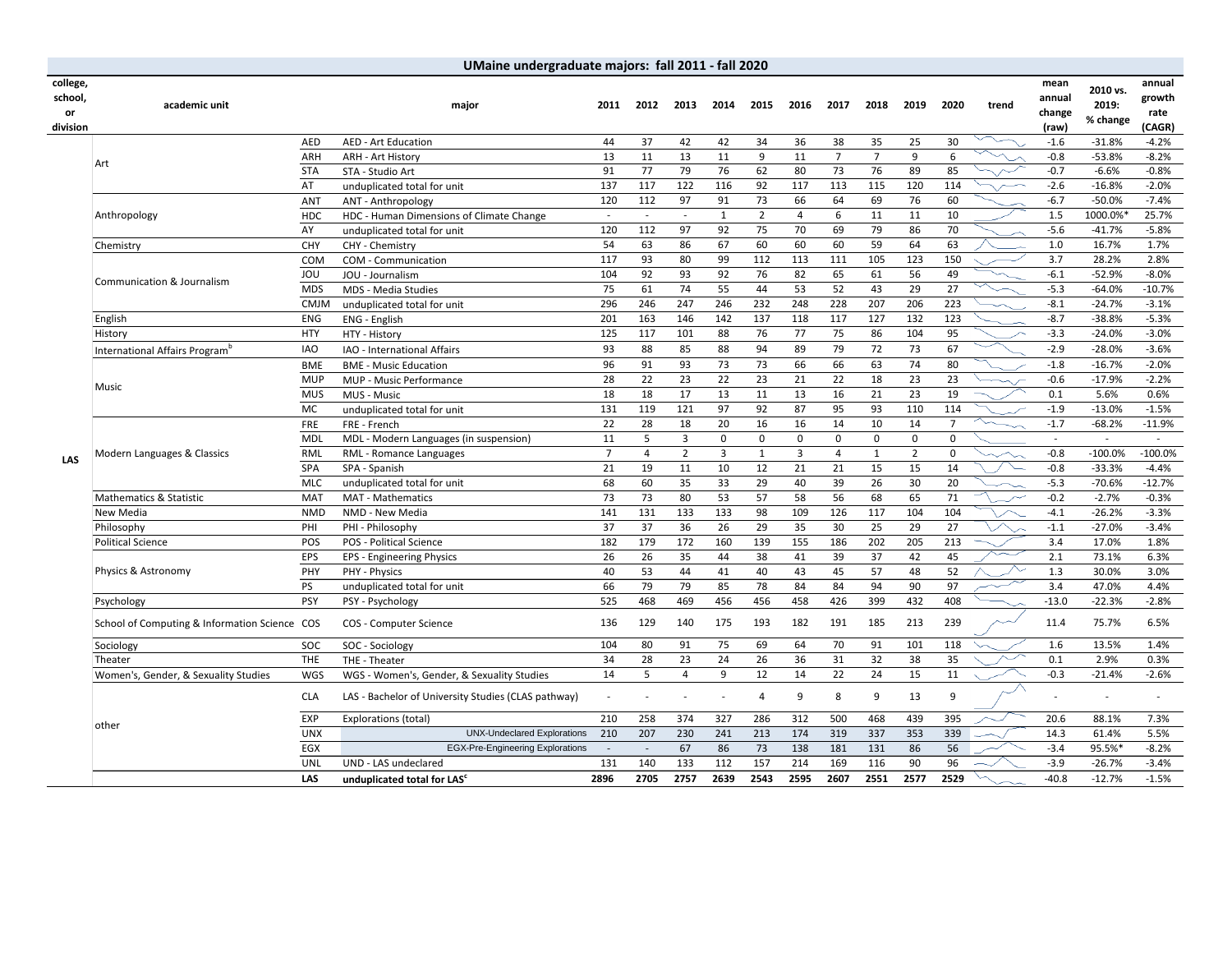|                                       | UMaine undergraduate majors: fall 2011 - fall 2020 |                   |                                                                   |          |             |             |                |             |              |             |             |             |         |       |                                   |                               |                                    |
|---------------------------------------|----------------------------------------------------|-------------------|-------------------------------------------------------------------|----------|-------------|-------------|----------------|-------------|--------------|-------------|-------------|-------------|---------|-------|-----------------------------------|-------------------------------|------------------------------------|
| college,<br>school,<br>or<br>division | academic unit                                      |                   | major                                                             | 2011     | 2012        | 2013        | 2014           | 2015        | 2016         | 2017        | 2018        | 2019        | 2020    | trend | mean<br>annual<br>change<br>(raw) | 2010 vs.<br>2019:<br>% change | annual<br>growth<br>rate<br>(CAGR) |
|                                       |                                                    | ACC               | <b>ACCT - Accounting</b>                                          | 124      | 152         | 160         | 156            | 154         | 170          | 136         | 130         | 127         | 126     |       | 0.2                               | 1.6%                          | 0.2%                               |
|                                       |                                                    | <b>BUA</b>        | <b>BUA - Business Administration</b>                              | 166      | 139         | 130         | 130            | 128         | 143          | 173         | 236         | 255         | 289     |       | 13.7                              | 74.1%                         | 6.4%                               |
|                                       |                                                    | <b>FIN</b>        | FIN - Finance                                                     | 98       | 125         | 163         | 169            | 201         | 239          | 238         | 240         | 264         | 255     |       | 17.4                              | 160.2%                        | 11.2%                              |
| <b>MBS</b>                            |                                                    | <b>MGT</b>        | MGT - Management                                                  | 185      | 234         | 305         | 303            | 306         | 336          | 370         | 375         | 340         | 332     |       | 16.3                              | 79.5%                         | 6.7%                               |
|                                       |                                                    | <b>MKT</b>        | MKT - Marketing                                                   | 125      | 135         | 189         | 197            | 234         | 288          | 292         | 266         | 258         | 267     |       | 15.8                              | 113.6%                        | 8.8%                               |
|                                       |                                                    | <b>UNB</b>        | UND - MBS undeclared                                              | 1        | $\mathbf 0$ | $\mathbf 0$ | $\overline{2}$ | $\mathbf 0$ | $\mathbf{1}$ | $\mathbf 0$ | $\mathbf 0$ | $\mathbf 0$ | 1       |       | 0.0                               | $\sim$                        | $\sim$                             |
|                                       |                                                    | <b>BUX</b>        | <b>BUX-Pre-Business</b>                                           | $\sim$   | 51          | 77          | 54             | 55          | 48           | 101         | 101         | 75          | 47      |       | $-1.2$                            | 98.0%*                        | $-2.3%$                            |
|                                       |                                                    | <b>BPH</b>        | unduplicated total for MBS                                        | 665      | 807         | 976         | 953            | 1001        | 1101         | 1187        | 1238        | 1208        | 1207    |       | 60.2                              | 81.5%                         | 6.8%                               |
|                                       | <b>Communication Sciences &amp; Disorders</b>      | CSD               | CSD - Communication Sciences & Disorders                          | 92       | 89          | 110         | 105            | 109         | 119          | 127         | 109         | 103         | 83      |       | $-1.0$                            | $-9.8%$                       | $-1.1%$                            |
|                                       | Ecology & Environmental Sciences                   | EES               | EES - Ecology & Environmental Sciences                            | 84       | 77          | 86          | 103            | 118         | 131          | 147         | 172         | 177         | 174     |       | 10.0                              | 107.1%                        | 8.4%                               |
|                                       |                                                    | <b>BCH</b>        | <b>BCH - Biochemistry</b>                                         | 65       | 56          | 61          | 67             | 75          | 81           | 88          | 87          | 87          | 82      |       | 1.9                               | 26.2%                         | 2.6%                               |
|                                       | Molecular & Biomedical Sciences                    | <b>MCB</b>        | MCB - Microbiology                                                | 42       | 40          | 44          | 35             | 45          | 50           | 53          | 46          | 48          | 47      |       | 0.6                               | 11.9%                         | 1.3%                               |
|                                       |                                                    | MLB               | MLB - Molecular & Cellular Biology                                | 35       | 28          | 27          | 22             | 32          | 33           | 34          | 30          | 37          | 37      |       | 0.2                               | 5.7%                          | 0.6%                               |
|                                       |                                                    | <b>BMMB</b>       | unduplicated total for unit                                       | 128      | 113         | 128         | 118            | 134         | 147          | 151         | 142         | 153         | 148     |       | 2.2                               | 15.6%                         | 1.6%                               |
|                                       | School of Earth & Climate Sciences                 | ERS               | <b>ERS - Earth Sciences</b>                                       | 39       | 41          | 34          | 38             | 37          | 36           | 42          | 39          | 40          | 39      |       | 0.0                               | 0.0%                          | 0.0%                               |
|                                       | <b>School of Forest Resources</b>                  | FBB<br><b>FTY</b> | FBB - Forest Operations, Bioproducts, & Bioenergy                 | 18<br>56 | 10<br>59    | 12<br>68    | 14<br>75       | 14<br>77    | 10<br>98     | 11<br>100   | 5<br>93     | 9<br>102    | 8<br>84 |       | $-1.1$<br>3.1                     | $-55.6%$<br>50.0%             | $-8.6%$<br>4.6%                    |
|                                       |                                                    | PRT               | FTY - Forestry                                                    | 44       | 51          | 53          | 48             | 42          | 56           | 53          | 56          | 62          | 53      |       | 1.0                               | 20.5%                         | 2.1%                               |
|                                       |                                                    | <b>FORM</b>       | PRT - Parks, Recreation, & Tourism<br>unduplicated total for unit | 117      | 118         | 130         | 135            | 129         | 162          | 161         | 152         | 170         | 142     |       | 2.8                               | 21.4%                         | 2.2%                               |
|                                       | <b>School of Nursing</b>                           | <b>NUR</b>        | <b>NUR - Nursing</b>                                              | 395      | 400         | 407         | 424            | 393         | 387          | 424         | 408         | 389         | 360     |       | $-3.9$                            | $-8.9%$                       | $-1.0%$                            |
|                                       |                                                    | <b>BIO</b>        | <b>BIO - Biology</b>                                              | 346      | 354         | 378         | 351            | 352         | 315          | 290         | 314         | 266         | 268     |       | $-8.7$                            | $-22.5%$                      | $-2.8%$                            |
|                                       | School of Biology & Ecology                        | <b>BOT</b>        | BOT - Botany                                                      | 5        | 8           | 12          | 12             | 11          | 13           | 15          | 15          | 30          | 25      |       | 2.2                               | 400.0%                        | 19.6%                              |
|                                       |                                                    | <b>MLS</b>        | MLS - Medical Laboratory Sciences                                 | 29       | 30          | 26          | 43             | 33          | 34           | 34          | 36          | 35          | 42      |       | 1.4                               | 44.8%                         | 4.2%                               |
|                                       |                                                    | ZOL               | ZOL - Zoology                                                     | 77       | 93          | 102         | 118            | 117         | 139          | 125         | 115         | 117         | 111     |       | 3.8                               | 44.2%                         | 4.1%                               |
| <b>NSFA</b>                           |                                                    | SBE               | unduplicated total for unit                                       | 457      | 485         | 517         | 523            | 513         | 501          | 464         | 480         | 447         | 445     |       | $-1.3$                            | $-2.6%$                       | $-0.3%$                            |
|                                       |                                                    | ANV               | ANV - Animal & Veterinarian Sciences                              | 174      | 178         | 191         | 161            | 173         | 165          | 179         | 180         | 175         | 212     |       | 4.2                               | 21.8%                         | 2.2%                               |
|                                       |                                                    | ENH               | <b>ENH - Environmental Horticulture</b>                           | 48       | 42          | 40          | 29             | 32          | 32           | 32          | 39          | 27          | 32      |       | $-1.8$                            | $-33.3%$                      | $-4.4%$                            |
|                                       | School of Food & Agriculture                       | FSN               | FSN - Food Science & Human Nutrition                              | 157      | 158         | 188         | 207            | 184         | 148          | 132         | 113         | 115         | 99      |       | $-6.4$                            | $-36.9%$                      | $-5.0%$                            |
|                                       |                                                    | SAG               | SAG - Sustainable Agriculture                                     | 21       | 29          | 38          | 43             | 37          | 33           | 30          | 26          | 25          | 23      |       | 0.2                               | 9.5%                          | 1.0%                               |
|                                       |                                                    | <b>SFA</b>        | unduplicated total for unit                                       | 400      | 406         | 456         | 439            | 426         | 378          | 373         | 357         | 341         | 365     |       | $-3.9$                            | $-8.8%$                       | $-1.0%$                            |
|                                       | <b>School of Marine Sciences</b>                   | MAS               | MAS - Marine Science                                              | 167      | 182         | 191         | 234            | 232         | 252          | 242         | 264         | 289         | 322     |       | 17.2                              | 92.8%                         | 7.6%                               |
|                                       | <b>School of Economics</b>                         | ECO               | ECO - Economics                                                   | 73       | 67          | 75          | 86             | 83          | 88           | 86          | 100         | 96          | 108     |       | 3.9                               | 47.9%                         | 4.4%                               |
|                                       |                                                    | <b>FIE</b>        | FIE - Financial Economics                                         | 37       | 28          | 25          | 23             | 19          | 25           | 33          | 54          | 57          | 60      |       | 2.6                               | 62.2%                         | 5.5%                               |
|                                       |                                                    | SOE               | unduplicated total for unit                                       | 110      | 95          | 100         | 109            | 101         | 115          | 124         | 162         | 153         | 168     |       | 6.4                               | 52.7%                         | 4.8%                               |
|                                       | <b>School of Social Work</b>                       | <b>SWK</b>        | SWK - Social Work                                                 | 118      | 115         | 129         | 140            | 146         | 137          | 121         | 139         | 139         | 122     |       | 0.4                               | 3.4%                          | 0.4%                               |
|                                       | Wildlife, Fisheries, & Conservation Biology        | <b>WLE</b>        | WLE - Wildlife Ecology                                            | 86       | 105         | 126         | 149            | 182         | 180          | 176         | 186         | 185         | 189     |       | 11.4                              | 119.8%                        | 9.1%                               |
|                                       | other                                              | <b>UNN</b>        | UND - NSFA undeclared                                             | 50       | 65          | 49          | 35             | 27          | 27           | 19          | 24          | 19          | 15      |       | $-3.9$                            | $-70.0%$                      | $-12.5%$                           |
|                                       |                                                    | <b>NSFA</b>       | unduplicated total for NSFA                                       | 2220     | 2217        | 2360        | 2478           | 2472        | 2498         | 2548        | 2606        | 2581        | 2556    |       | 37.3                              | 15.1%                         | 1.6%                               |
| <b>Honors</b><br>College <sup>e</sup> |                                                    | <b>HON</b>        |                                                                   | 737      | 791         | 824         | 857            | 952         | 858          | 780         | 780         | 748         | 776     |       | 4.3                               | 5.3%                          | 0.6%                               |